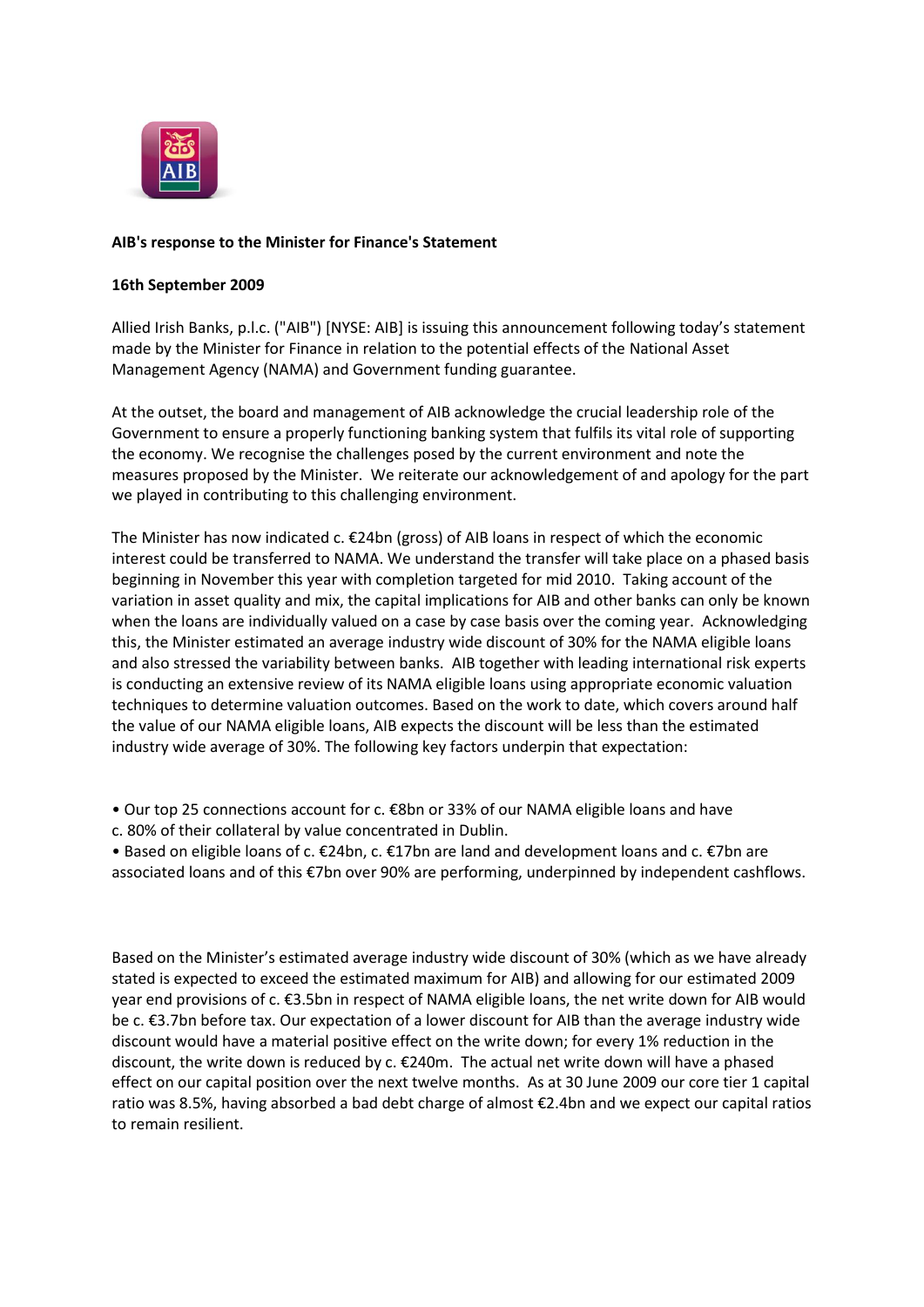The Minister has said that he expects banks to rebuild over time their regulatory equity capital / risk weighted assets ratios. In anticipation of various capital requirement scenarios and in addition to the normal capital formation from operations, we have available to us a range of sources of capital. We are confident that one or more of these sources will increase our capital to a level that will satisfy stakeholders through the trough of this economic cycle and in this regard it is now our intention to generate in the region of  $\epsilon$ 2bn of capital which we expect to complete over the next 12 – 18 months. The potential sources of capital include:

## • **The equity market**

Investors have previously signalled strong interest in participating in a recapitalisation when some key terms of NAMA are clarified. We believe that we are now moving towards sufficient clarity to enable existing and potential shareholders to consider an investment proposition. Underpinning the investment proposition is a diverse business with a strong and resilient earnings capability.

## **• A strategic investment**

On 14th August we announced that we had received interest from a third party with a potential interest in taking a minority stake in AIB. In the previous announcement we noted in particular the need for greater clarity in respect of NAMA before discussions between us could more meaningfully progress. Following the Minister's statement we will continue to explore strategic options including potential investments in the bank. There remains no certainty that these discussions will lead to proposals.

# **• Asset sales / business disposals**

AIB has a range of assets which extends across geographies and business lines in respect of which we believe there is strong third party interest. AIB maintains an ongoing review of its businesses and the decision to retain or dispose of certain assets will be based on a number of criteria including strategic rationale, likely sales proceeds, capital impact, funding and earning effects.

We acknowledge the Government's intent to assist and support potential capital raising measures and its appreciation that such measures should be taken over a reasonable timeframe.

The commitment to adjust and modify the Government guarantee to depositors and other suppliers of funding provides certainty and security to them. We are informed that the cost of both the existing and modified guarantees will increase significantly above the c. €110m per annum currently being incurred. The current figure represents a charge factor of 9.5 basis points of covered liabilities under the guarantee. For the remaining one year period of this guarantee to September 2010, the charge factor will increase to 22.7 basis points. The effect of this is to increase the charge to c. €140m for 2009 and c. €170m for the remaining period to September 2010. On issuance of the new modified guarantee (ELG), a further yet to be defined increase is expected to apply in line with EU guidelines.

Further updates to the initiatives outlined in this announcement will be made in due course

-Ends-

# *For further information please contact:*

Alan Kelly General Manager, Group Finance AIB Group